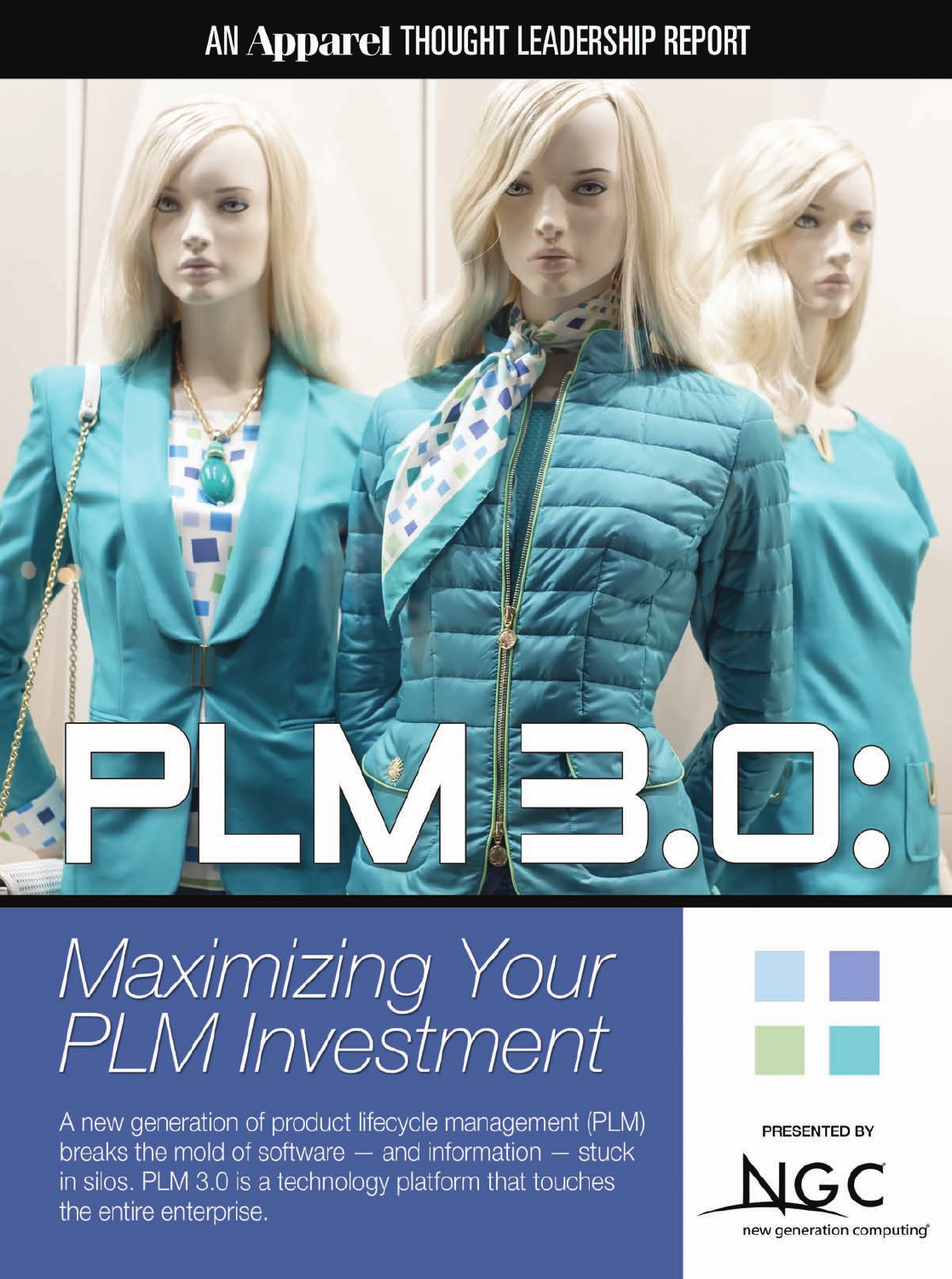#### A PLM 3.0 platform can automatically extract just enough POS data to help decision-makers see which styles are selling swiftly vs. which are barely moving. The platform does not need to analyze "Big Data" — just the facts that matter.

F ashion retailers, brands and manufacturers have made big strides when it comes to capturing their product information digitally and moving it around the world. Yet there still is a huge opportunity to harness more data, people and processes. By doing so, companies can realize new breakthroughs in time to market, cost reduction and responsiveness to consumer demand.

Sometimes it can take something as powerful as generational change to prompt major breakthroughs. In the tech world, a new generation is born when there is a significant shift in how a technology is used, how it is delivered and what it enables users to do.

Product data management (PDM) systems computerized the process of capturing, storing and sharing product specifications. That was PLM 1.0.

Those systems paved the way to more sophisticated product development software, capable of managing collaborative processes from design concept to style adoption. That was PLM 2.0.

Now the fashion industry is at the forefront of another exciting wave of change: PLM 3.0.

This generation of PLM represents changes on parallel fronts. First, from a technology perspective, it marks the transition from:

- PLM as a software application used by certain departments to
- PLM as a platform with extended reach across multiple software applications, from concept to consumer.

Secondly, PLM 3.0 is a direct response to changing business paradigms. To truly innovate and stay a step ahead, companies are shaking up the traditional ways of doing business.

PLM 3.0 is designed to complement and support both triedand-true and new-and-different strategies. By its very nature, it does not require software replacement. Rather, with PLM 3.0, the focus is on connecting the data and systems in the organization to drive better decision-making. PLM 3.0 serves as an enterprise hub for the entire product lifecycle, synchronizing and sharing information from systems including:

- Forecasting and planning Quality
- Development Logistics
- 
- Sourcing Finance
- Compliance Sales
- Production Social

"Today everyone thinks of PLM as a product development system, but with PLM 3.0, it becomes a strategic enterprise platform that touches every part of the organization," says Tom Stevenson, IT vice president at True Religion Brand Jeans and a seasoned executive who has been involved in numerous technology initiatives. "PLM 3.0 extends the capabilities of PLM in new and exciting directions."

"By compressing turnaround time, companies can design closer to the season, increase full-price sales and decrease markdowns," says Stevenson. "They can reduce inventories by responding more quickly to demand and speeding up replenishment."

#### Diverse Businesses, Common "Loose Threads"

While all fashion businesses have unique processes and strategic strengths, they share common ground: Product is at their core. Regardless of their business models for making product and selling it, they must manage product information and bring finished goods to market effectively.

At the same time, many apparel retailers, brands and manufacturers often have the same prevalent problems when it comes to sharing and truly leveraging product information throughout their organizations and supply chains. The right people rarely have the right information they require at the right time.

Destination XL Group, the nation's largest retail special chain for big and tall men's wear, confronted this issue and wrestled it to the ground. The company's first PLM tool, rolled out in 2005, was used only by technical designers to create tech packs. Other teams involved in the product lifecycle, such as sourcing, production and quality, did not have access to the system. Hours were spent in meetings to review product development and production workflow on spreadsheets.

In 2013, DXL rolled out NGC Software's PLM solution to all cross-functional departments. Now, those long production meetings are history. "Everyone has visibility to their WIP tracking, calendar, development process, approvals and other information on their own devices through the web portal," says Angela Chan, senior vice president and chief sourcing officer, DXL. "By sharing information effectively, this has reduced my personal meeting time by at least 30 percent."

With its PLM progression, DXL solved problems that are shared by many apparel businesses. "For years, PLM has provided each business silo with information," says David Ryan, managing partner, Concepts in Technology Inc. "However, today's PLM must, and does, communicate this information across the entire company, not just the siloed departments."

Performing an analysis of PLM information requirements, NGC Software cross-referenced data elements (i.e., line plans, costing data, etc.) with the departments and individuals responsible for inputting and using this data. The results were startling. For every department that created data, three departments needed access to the information in order to effectively perform their jobs.

With this many disconnects across an organization, it's almost impossible to respond rapidly to changing trends and supply chain problems. "You have to be able to react quickly to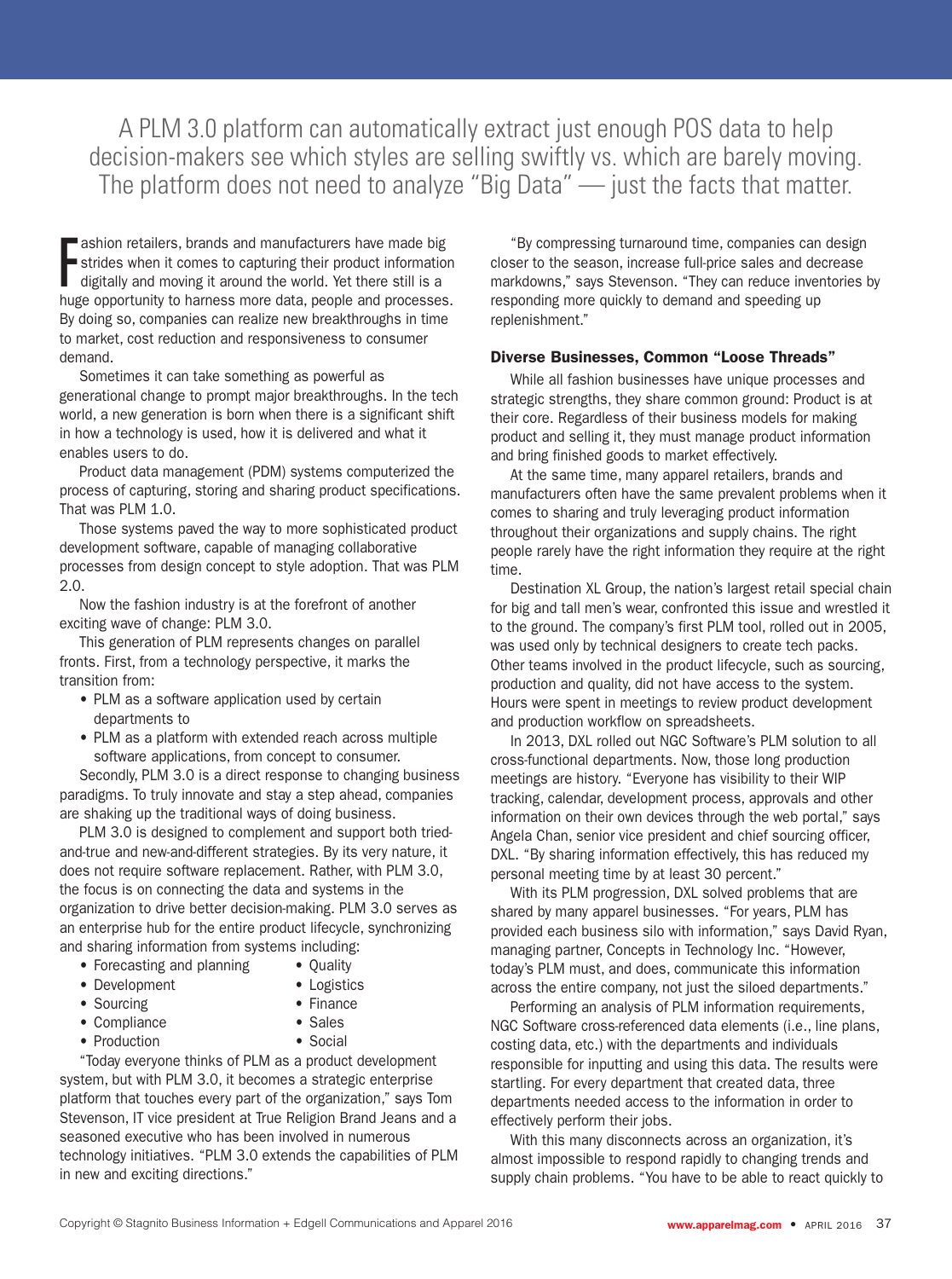

## Q & A EXECUTIVE INSIGHT

**FLM innovation — PLM 3.0 —<br>PLM innovation — PLM 3.0 —<br>unleashing PLM's full potential?**<br>Fashion PLM is undergoing a major<br>transformation with the advent of PLM 3.0, **How is the newest generation of PLM innovation — PLM 3.0 unleashing PLM's full potential?** Fashion PLM is undergoing a major or "PLM-as-a-Platform." The first generation of PLM systems focused only on product data management and producing tech packs. The second generation of PLM systems covered concept to adoption, and that's where most of the apparel industry is today. The capabilities in PLM 2.0 — collaboration, calendaring, exception management, etc. — are essential for product development, but they don't begin to unlock the full potential of PLM.

PLM 3.0 takes PLM beyond its traditional role of product development, turning it into an enterprise platform that shares data among key stakeholders in every department, as well as third parties, including vendors, suppliers, product testing labs, logistics providers and retail buyers. It takes information from all these systems and data sources, shares it with every stakeholder, analyzes it, and executes decisions based on the results.

Why is this so critical? PLM has always focused on product development, but the ability to react to unanticipated downstream events is extremely important to increase profitability. The best-laid plans can be compromised because of unexpected circumstances: materials don't arrive on time, quality

samples are rejected, shipments are delayed — causing ripple effects throughout the organization.

Today, production issues and sales results can't be shared in a timely manner with decision-makers upstream. The ability to react is critical, and companies can only do that by connecting design, production, logistics and sales data. If companies rely on spreadsheets, fax or email to communicate with overseas suppliers, they'll lose critical hours, days and even weeks.

PLM 3.0 gives companies the ability to quickly react, so that problems can be resolved before they escalate into fullblown crises.

#### PLM 3.0 gives companies the ability to quickly react, so that problems can be resolved before they escalate into full-blown crises.

#### **CEPT AT A FEAT ST AT A FIGHT SYSTEM STATE STATE STATE STATE STATE STATE STATE STATE STATE STATE STATE STATE STATE STATE STATE STATE STATE STATE STATE STATE STATE STATE STATE STATE STATE STATE STATE STATE STATE STATE STATE If apparel companies already have PLM, can they take advantage of PLM 3.0?**

Yes, they can. If companies already the benefits of PLM 3.0; there's no need to rip and replace existing systems. The connectivity exists to enable all systems to feed into PLM. Even older PLM systems, such as 1.0 and 2.0, can be integrated into the enterprise platform.

PLM 3.0 also enables companies to push decision-making further downstream. There's no way to accurately predict the runaway best sellers a year from now, but the further companies are in the production process, the more information they'll have from fashion shows, social media, consumer trends, and point-of-sale/e-commerce data. With PLM 3.0, you can wait until the last possible minute to make decisions. It's a concept known as "postponement," and it's only possible with PLM 3.0.



NGC Software is a leading provider of PLM, Supply Chain Management, ERP and Shop Floor Control software and services for brands, retailers and consumer products companies. NGC solutions help increase profitability, reduce costs, improve speed to market and product quality, and manage compliance and testing. NGC was recognized as a leader in 34 categories in the 2015 RIS News Software Leaderboard and has received top rankings by leading industry analysts. NGC customers include A|X Armani Exchange, Aeropostale, Billabong, Carter's, Destination XL, Hugo Boss, Jos. A. Bank, Marchon Eyewear, Spanx, Swatfame, VF Corporation, and many others. NGC has offices in Miami, New York, Los Angeles, Canada, China, India, Mexico, and El Salvador.

#### MARK BURSTEIN

President of Sales, Marketing and R&D NGC Software

What benefits are they likely to see?<br>
One of the biggest benefits of<br>
enterprise integration is the ability to<br>
respond to sales data. Companies<br>
can accelerate replenishment of products **What benefits are they likely to see?** One of the biggest benefits of enterprise integration is the ability to respond to sales data. Companies with high sell-through and margin, and conversely, they can cut their losses on poor sellers and cancel production. After all, when goods are marked down, companies not only lose profit, they take away floor space from goods that could be sold at full price.

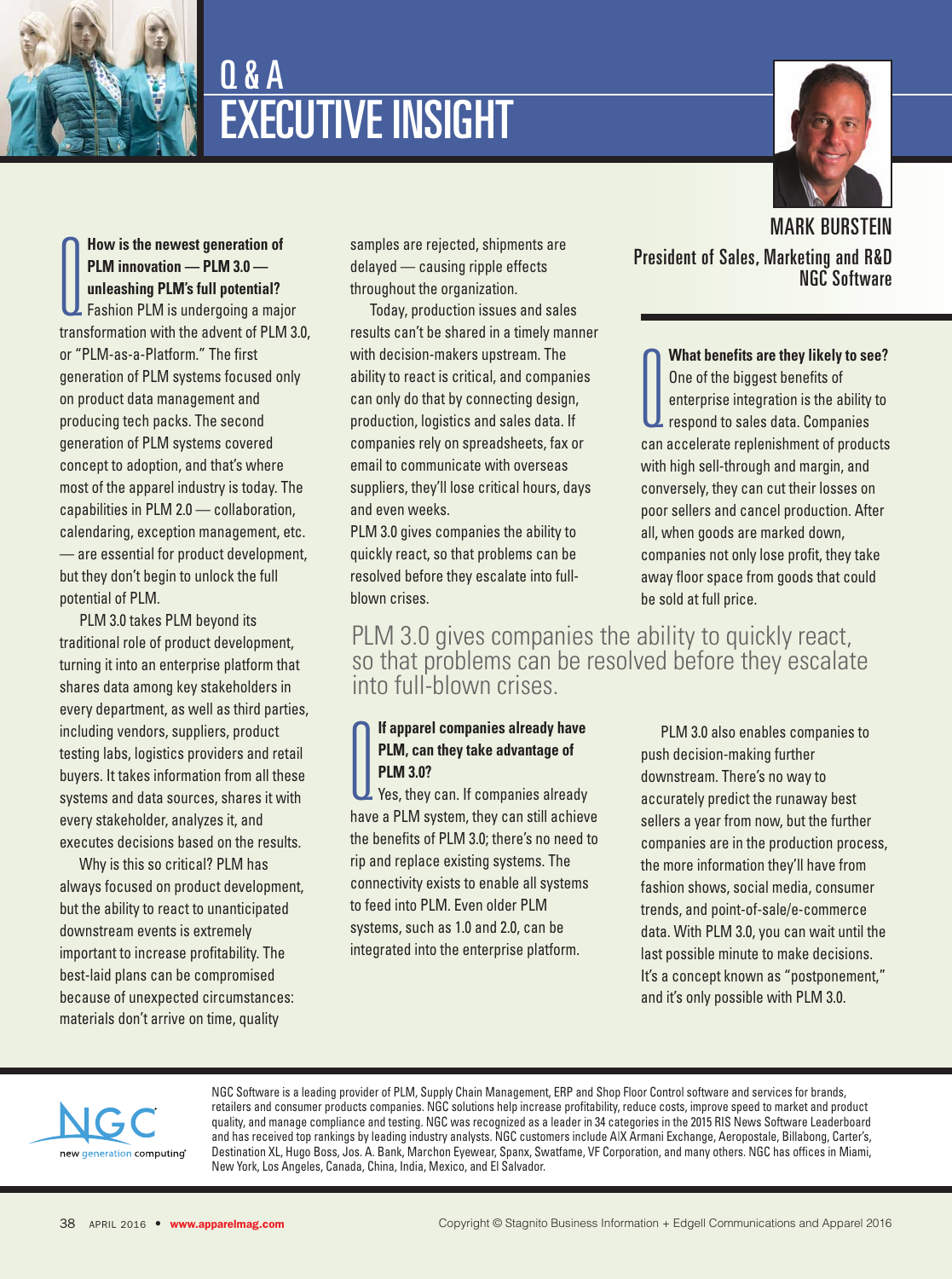# **Increase Profits** 35% - 70%



Focus your investment on solutions that integrate Planning, Development, Sourcing, Omni-channel Sales, Production and Finance into a single collaborative system to standardize all processes within your organization.